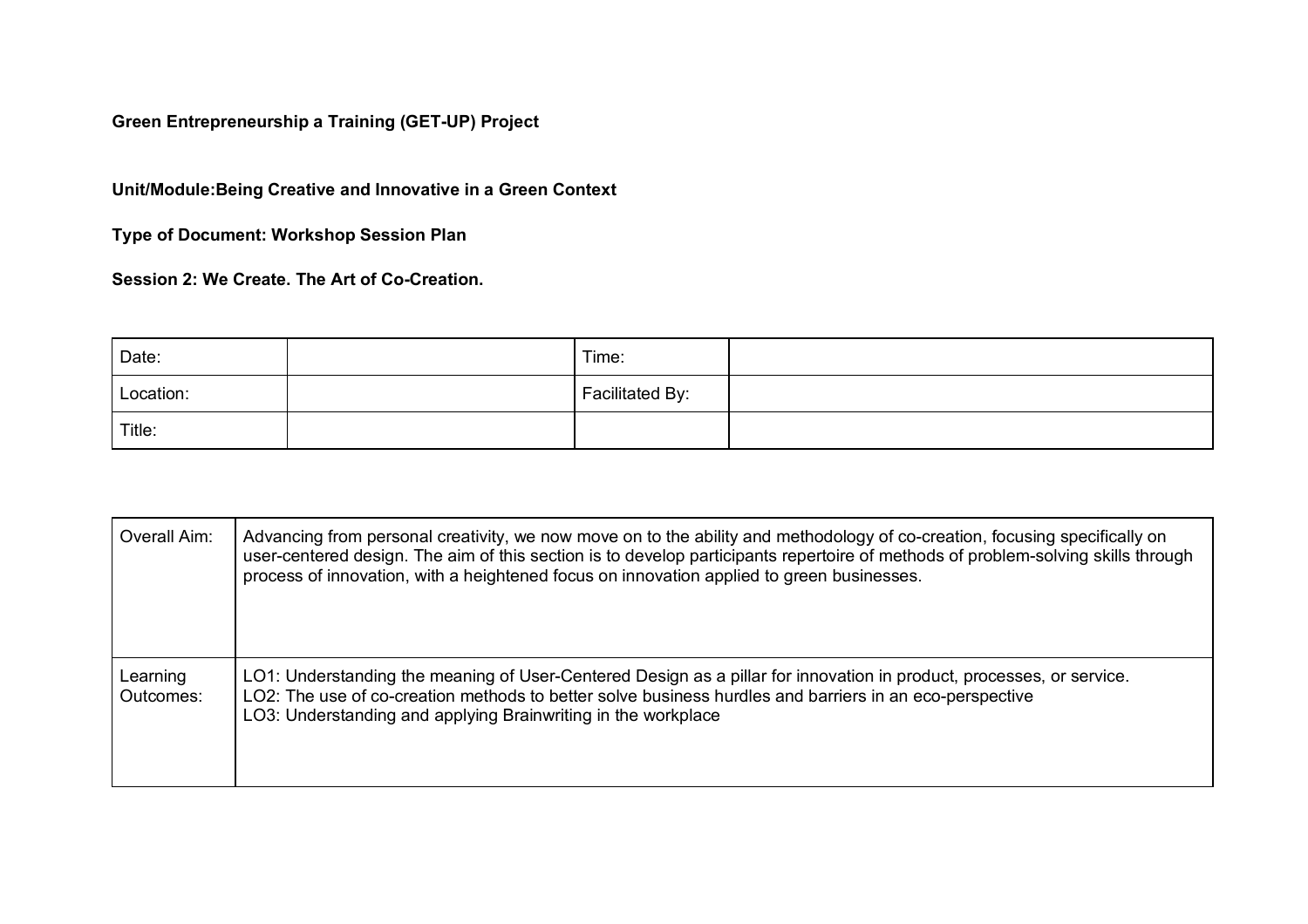| Time | Learning<br>Outcome | Input | Slides | l Assessment and Activities<br>∟earning ′ |
|------|---------------------|-------|--------|-------------------------------------------|
|      |                     |       |        |                                           |

| 09:30-09:45<br>(15'min) | <b>Workshop Overview</b><br>• An overall introduction to the<br>theme, purpose, steps, and<br>revelations of the workshop to<br>acutely define outcomes<br>Define the term User-Center<br>Design and its origins that are<br>beginning to bridge the gap<br>between consumer and<br>business<br>How can User-Centered Design<br>(UX) be applied to a business,<br>regardless of sector | Introduction to participants.<br>How can changing one's business perspective to<br>customer focused, and why it is beneficial?                                                                     |
|-------------------------|----------------------------------------------------------------------------------------------------------------------------------------------------------------------------------------------------------------------------------------------------------------------------------------------------------------------------------------------------------------------------------------|----------------------------------------------------------------------------------------------------------------------------------------------------------------------------------------------------|
| 09:45-10:05<br>(10'min) | The Art of Co-Creation<br>Introduction to the concept and<br>$\bullet$<br>meaning of the phrase co-<br>creation<br>Applications of co-creative<br>process in modern business<br>setting<br>Group examination and<br>discussion on case studies of<br>how process has altered                                                                                                           | Development of a profound understanding of process,<br>benefits, and method of co-creation<br>Apply learned knowledge to breakdown of business<br>cases and cement findings through brief exercise |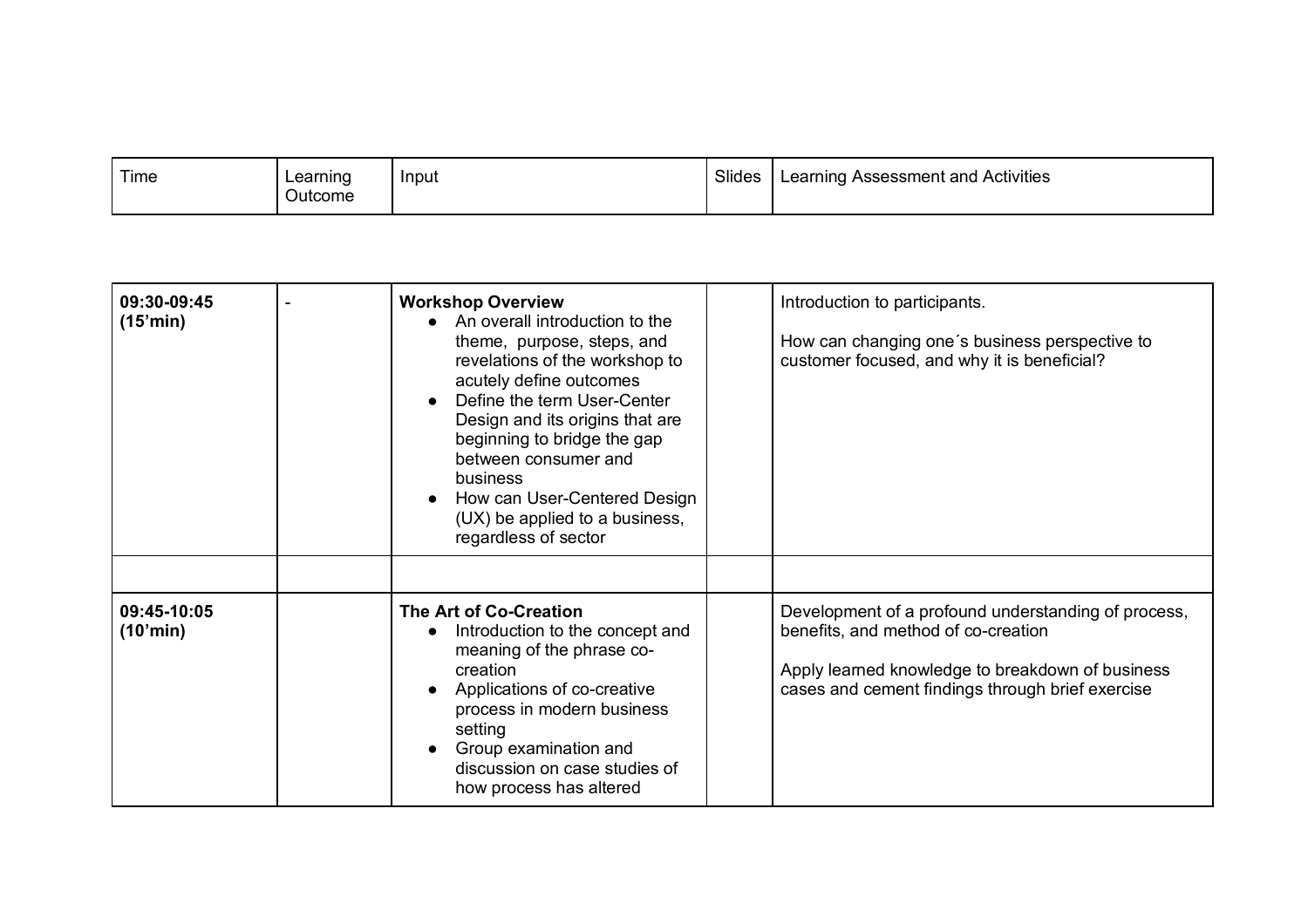|                         | companies.<br>Brief exercise in order to<br>practice aforementioned theory                                                                                                                                                                                                                                                                                                                                                   |                                                                                             |
|-------------------------|------------------------------------------------------------------------------------------------------------------------------------------------------------------------------------------------------------------------------------------------------------------------------------------------------------------------------------------------------------------------------------------------------------------------------|---------------------------------------------------------------------------------------------|
| 10:05-10:15<br>(10'min) | Nature is Life: 365<br>Through a wide lense<br>perspective of the environment<br>and extreme ecological<br>lifestyles, participants forced to<br>think of extreme users,<br>understanding needs and<br>desires<br>This process allows for the<br>ideation of unique, "outside of<br>the box" thinking which results<br>in original solutions to complex<br>issues that in turn can be<br>applied to the general<br>consumer. | Define the lifestyle of an extreme user and how it can<br>be applied to business solutions? |
|                         |                                                                                                                                                                                                                                                                                                                                                                                                                              |                                                                                             |

| 10:15-10:35<br>(20'min) | <b>BrainWriting</b><br>brief introduction into the<br>definition and origin of<br><b>Brainwriting</b><br>Define clearly the benefits of<br>concept breakdown to basics,<br>and the process of rebuilding<br>based on its core values | Development of participants understanding of process<br>and use as a tool, defining well its purpose and context<br>of use. |
|-------------------------|--------------------------------------------------------------------------------------------------------------------------------------------------------------------------------------------------------------------------------------|-----------------------------------------------------------------------------------------------------------------------------|
|-------------------------|--------------------------------------------------------------------------------------------------------------------------------------------------------------------------------------------------------------------------------------|-----------------------------------------------------------------------------------------------------------------------------|